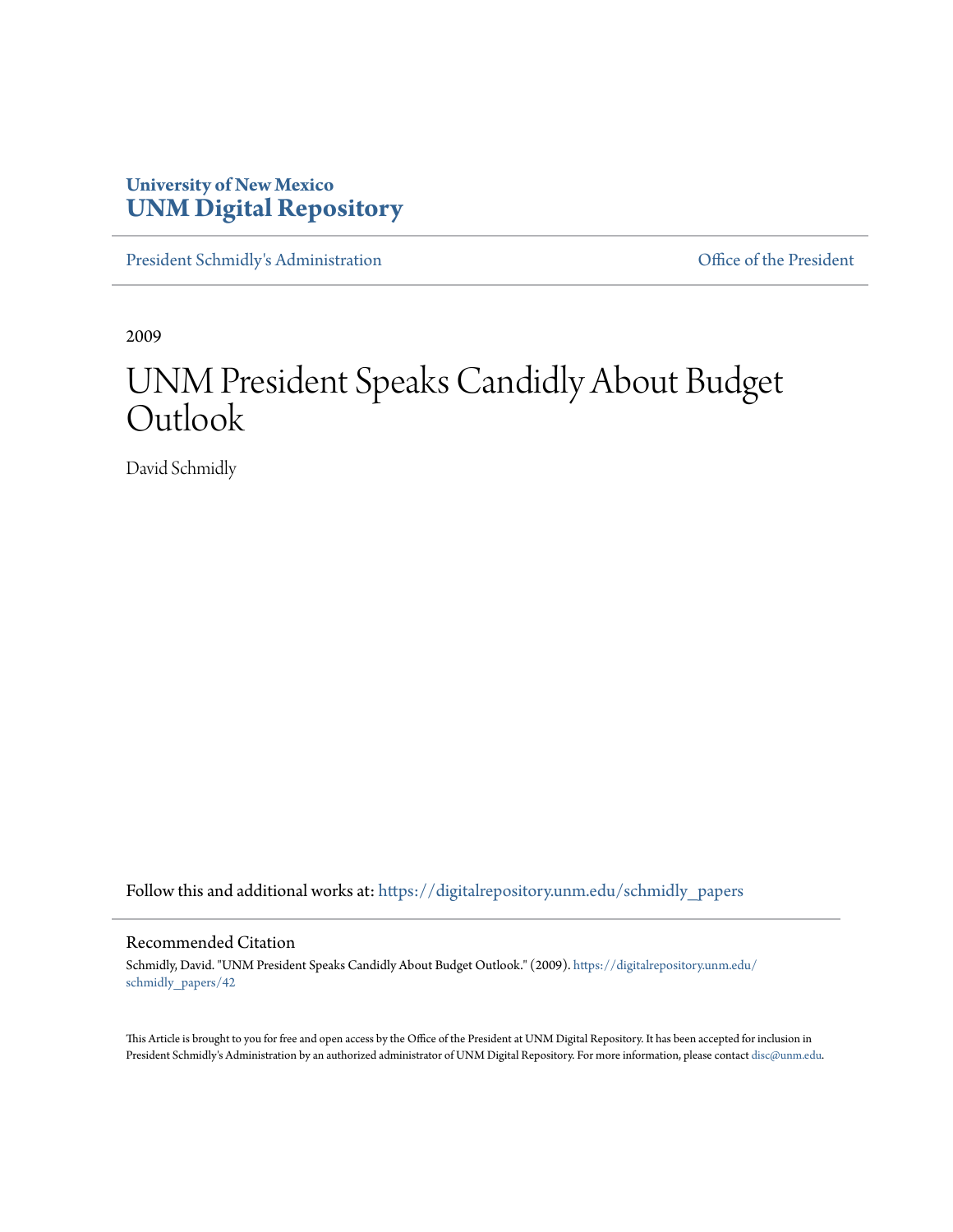## UNM PRESIDENT SPEAKS CANDIDLY ABOUT BUDGET OUTLOOK

# Introduction

We were hoping to release information about UNM's 2010 budget today, but since the legislative session doesn't conclude until tomorrow and we've just received final appropriation allocations, it will be Monday or Tuesday before our budget recommendations will be finalized.

In the meantime, I want to address some of the most common questions I have received from many of you – students, faculty, staff, administrators, alumni and supporters alike:

# What's the outlook for the University of New Mexico in the coming months?

Let me share with you exactly what I know and what I don't know.

As we all know far too well, we are in the longest, deepest recession since World War II. This is a financial environment unseen in our lifetimes, and like every other state, New Mexico's finances have been seriously affected.

We started fiscal 2009 with a reasonably stable budget that allowed for ambitious goals including physical and academic expansion, the acquisition of new faculty, improvement in existing facilities and an aggressive marketing effort aimed at increasing student and faculty recruitment.

Last November, as the economic crisis deepened, the UNM community responded immediately with a reduction in spending and an across-the-board suspension in hiring, pay hikes and promotions. While difficult, these measures allowed us to meet the mid-year revenue adjustments contained in the State's Solvency Plan: mid-year spending rescissions which, in UNM's case, eventually totaled \$8.387 million for main campus, HSC and the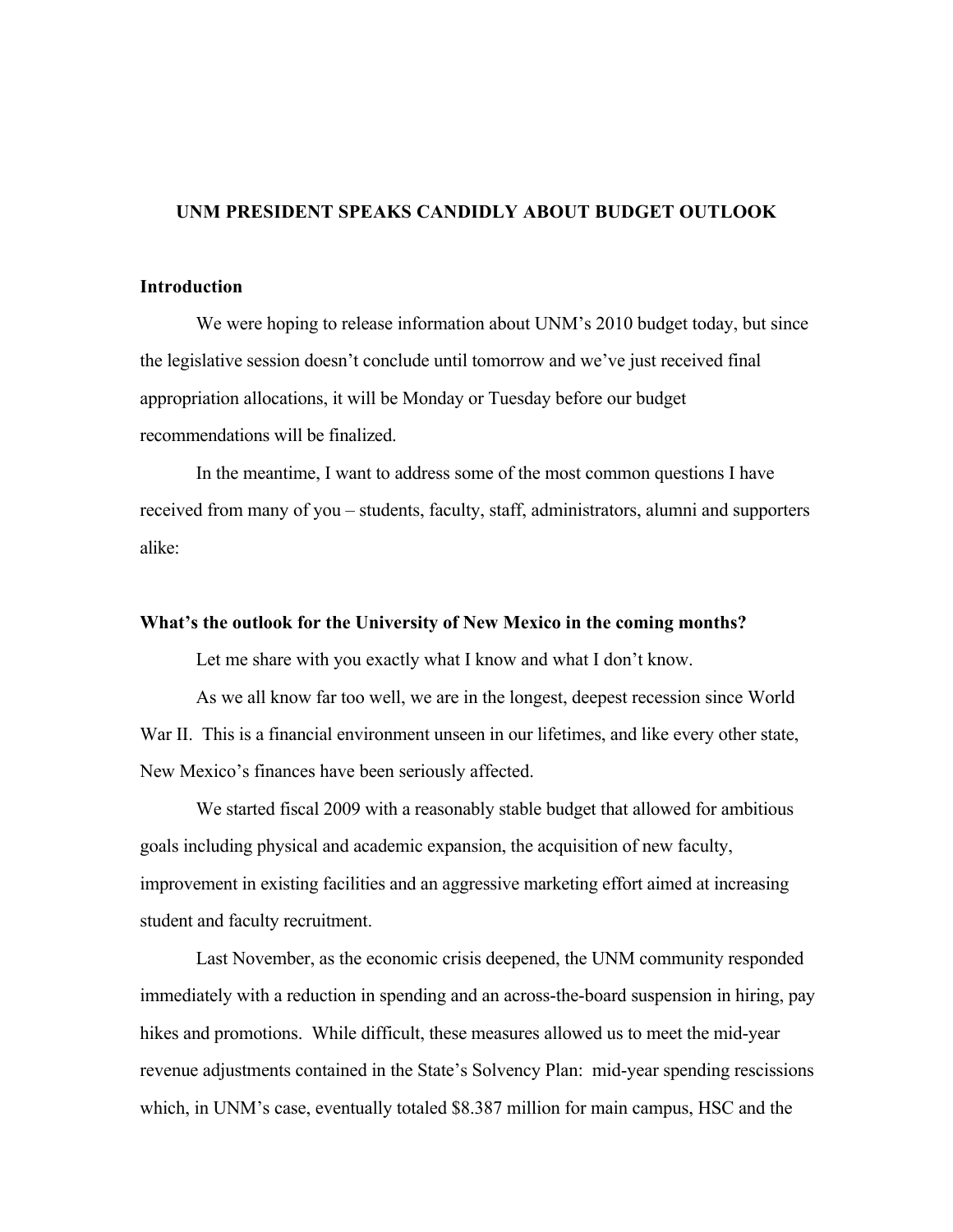branches. The main campus share of that was \$5.3 million. Not only were we able to shoulder those reductions, our plans to fill faculty and dean vacancies were able to continue, unaffected.

That's what I do know. For what I don't know, I'd need a crystal ball.

Looking ahead, fiscal year 2010, which begins July 1, presents the greatest uncertainty I have ever experienced. The current version of House Bill 2, which now awaits action by the Governor, proposes a 4.7% reduction in UNM revenues – a loss of about \$15.7 million. This includes main campus, HSC, branches and special projects.

Meanwhile, steadily declining state revenues below original forecasts could lead to yet further budget rescissions in 2010. I would not be serving you well if I didn't develop contingency plans for that possibility.

#### What about the stimulus?

The American Recovery and Reinvestment Act will provide some relief to our University through formula dollars, scientific research grants, research-related construction grants and, we hope, some of the Governor's discretionary dollars. We recently received a briefing from Senator Bingaman's staff about all of the funding and grant opportunities contained in the stimulus package and we have formulated a game plan to go after every possible dollar available to us.

I'm optimistic at this moment because of the capital construction dollars contained in the stimulus for research-related projects and, possibly, several other key areas like our childcare facility. In addition, there are funds dedicated to higher education programs and scientific research funding through agencies like the National Science Foundation and the Department of Energy.

#### What will happen to the cost of tuition?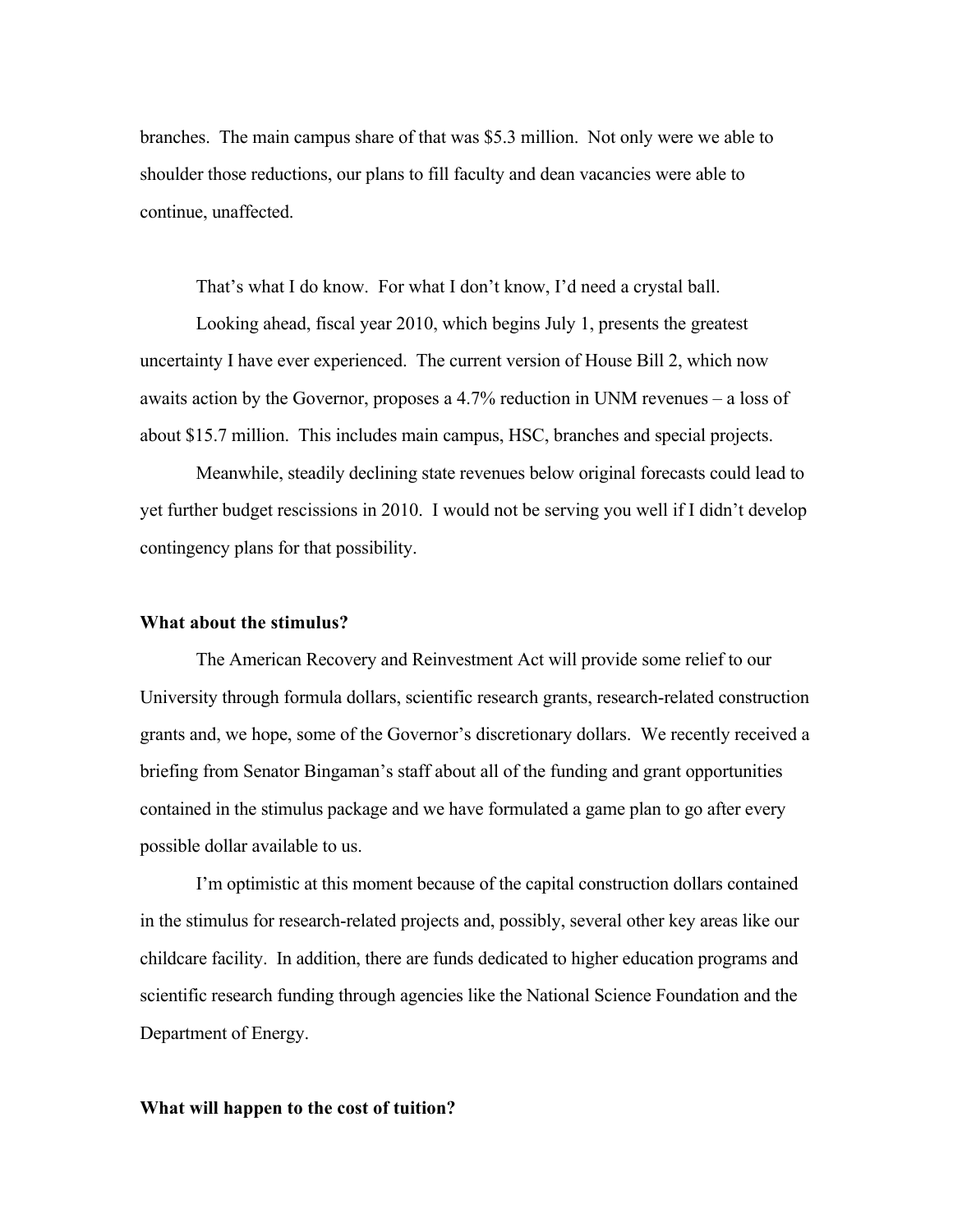No final decisions will be made until the April Board meeting, when the Regents are scheduled to adopt the 2010 budget. Next week, though, we plan to release a preliminary set of budget scenarios that will include several tuition pricing options.

What we do with tuition will be crucial to our ability to maintain classroom instruction. Right now, those dollars comprise 5.0 % of our \$2.0 billion operating budget, and tuition is responsible for 5.99 % of our income.

I don't envy the Board of Regents. This is going to be an excruciating decision for them, having to balance academic excellence while still keeping tuition affordable during the worst recession in 50 years.

As background, tuition was increased last year by 4.85% for incoming resident undergraduate students. The upcoming FY 2010 budget currently includes a 2.5% tuition credit and we will do all we can to hold tuition beyond that as low as possible.

## What about funding University administration?

It should always have been our goal to run the University with a minimum amount of administrative costs. I think the faculty and the Board of Regents are right to challenge us about administrative overhead: we all need to be reminded, constantly, that administration should be as lean as possible, so that we can get the most bang for our bucks when it comes to classrooms, research and patient care.

For the record, last year's budget moved \$3M from non-academic funding into academic purposes.

In addition, 78 cents of every dollar of the \$5.3 million we saved during last year's budget rescission came from non-academic accounts.

Based on what we've done already, I think we can do even better in the year ahead to reduce non-academic spending. Consider what's happened so far:

We plan to reduce non-academic Main Campus administrative spending by 15% over the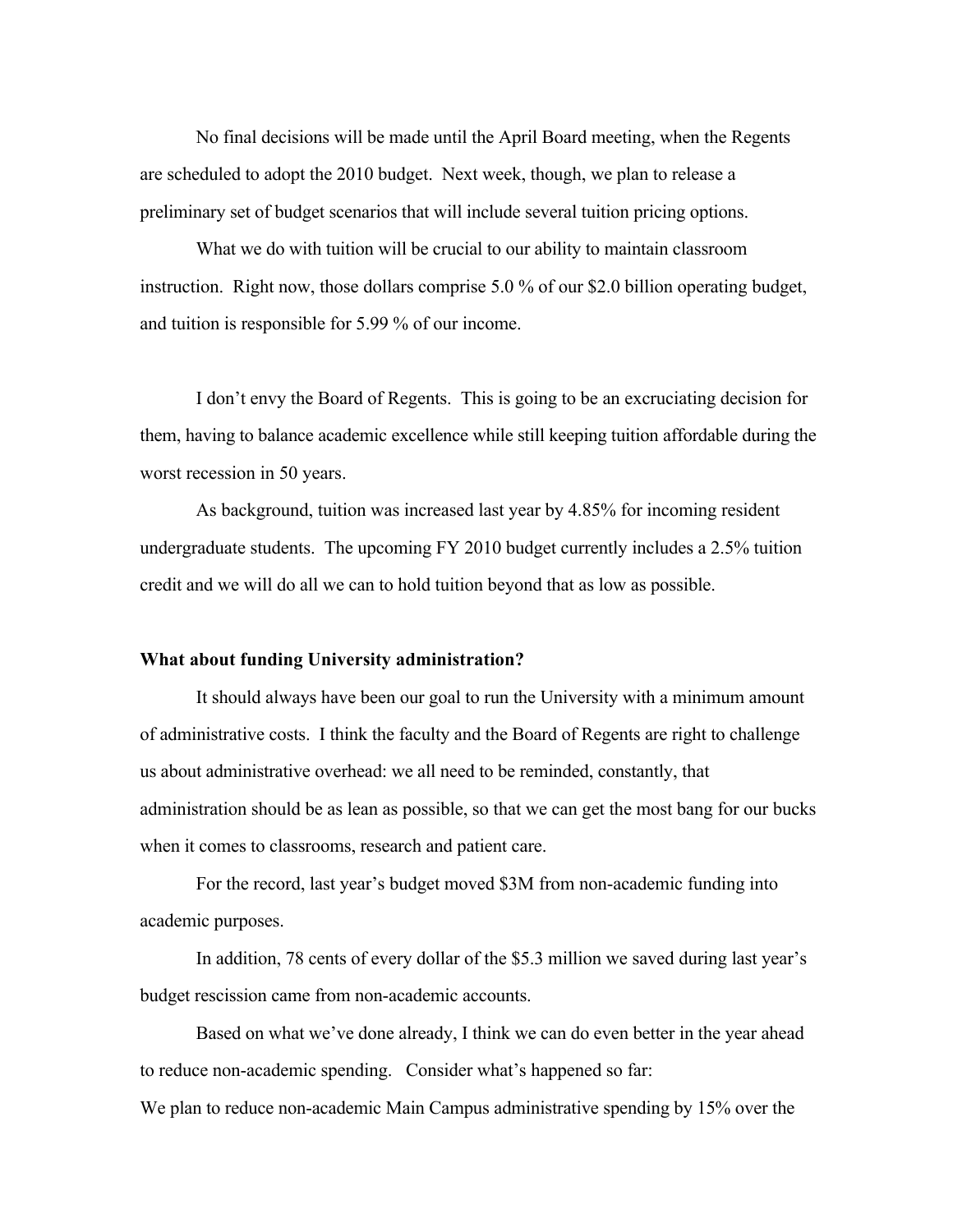next three years.

Meanwhile, we expect a net increase of at least 10 new full-time Main Campus tenure-track faculty positions during the same period.

We have frozen all executive compensation for the President, Executive Vice Presidents and main campus Vice Presidents, including salaries, allowances and deferred compensation.

With 33 University employees contractually bound to receive an approximate \$1 million in combined deferred compensation, we are developing a comprehensive University-wide policy on deferred compensation, the first preliminary analysis to be submitted to the Board of Regents at its April 2009 meeting.

We have frozen compensation for all Main Campus non-academic administrative staff earning more than \$125,000 annually through the end of FY 2009-2010.

# Why can't you use private endowment funds to fix buildings and address some of these problems?

Many donors place explicit restrictions directing precisely how their gifts should be used, so that few if any of our endowment funds can be spent for general purposes. We do apply the interest, however, where we're allowed to do so under the terms of the gift.

### What's the case for supporting higher education in such tough economic times?

When you are in a downward economic spiral, the most important thing you have to do is keep people employed -- stop the job loss. UNM is the third largest employer in our community, and 5th largest in New Mexico. Our jobs pay well and are secure, with a strong multiplier effect in the surrounding economy.

The second thing that's needed in economic bad times is to try and create *new* jobs. That's why the Stimulus plan calls for "shovel-ready" projects – repairs, reconstruction,